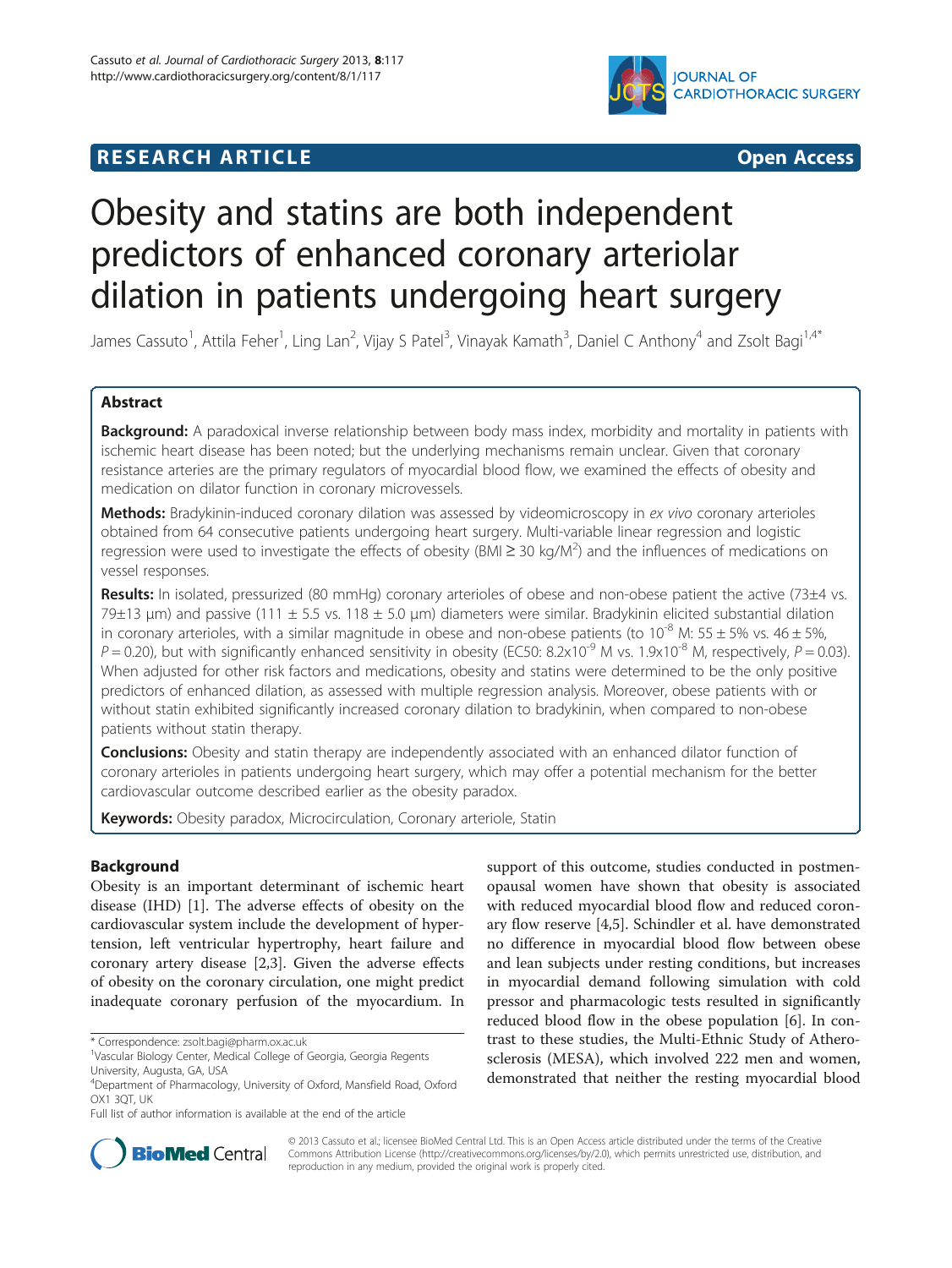flow nor adenosine-induced hyperemic flow were correlated with obesity in asymptomatic patients [[7\]](#page-7-0).

Despite the anticipated deleterious effects of obesity on cardiovascular outcomes, several studies have revealed that in specific clinical settings, obese patients with advanced IHD exhibit reduced morbidity and mortality compared to disease-matched lean patients. This has become known as the 'obesity paradox.' For example, in an analysis of the Acute Decompensated Heart Failure National Registry, Fonarrow et al. demonstrated that for every five unit increase in body mass index (BMI), the risk adjusted mortality was 10% lower [\[8](#page-7-0)]. Kaplan-Meier analysis, following percutaneous coronary intervention with new generation drug eluting stents, revealed improved survival in obese patients with metabolic syndrome compared to those without metabolic syndrome (96.59% vs. 91.75%,  $P = 0.04$ ) [[9\]](#page-7-0). Using contrast enhanced MRI, Pingitore et al. demonstrated significantly reduced infarct size following myocardial infarction in obese  $(11 \pm 4\%)$  of left ventricular myocardium) compared to normal body weight patients  $(16 \pm$ 9% left ventricular myocardium,  $P = 0.03$  [\[10](#page-7-0)]. The underlying mechanisms responsible for these observations remain obscure.

In a previous study, we observed enhanced dilator function of coronary resistance arteries to bradykinin in a subset of obese patients with hypertension who underwent heart surgery [\[11](#page-7-0)]. We hypothesized that coronary arterioles may adapt to the hemodynamic changes in obesity in order to meet the increased metabolic needs in the diseased heart [\[12,13](#page-7-0)]. However, due to the array of medications prescribed to obese patients for the management of hypertension and dyslipidemia, it is also plausible that the perceived enhancement in coronary dilator function in obesity is a consequence of pharmacologic agents having beneficial effects on coronary dilator response. Thus, in the present study, we set out to elucidate the independent impact of obesity and also medications adjusted for other co-morbidities on the dilatory function of coronary arterioles. Our goal is to ascertain if vascular adaptations to obesity exist in the human coronary microcirculation, independent of the effect of pharmacologic agents. We evaluated vasodilation in response to the endothelium-dependent agonist, bradykinin, in isolated coronary arterioles obtained from patients who underwent heart surgery. Detailed statistical analyses were performed to detect the effects of obesity and medications and the influence of co-morbid conditions, such as hypertension and diabetes mellitus on these responses.

# Methods

All protocols were approved by the Institutional Review Board at Georgia Regents University, Augusta, GA. All tissue samples included in the study were surgical surplus. In order to protect patients' privacy, all tissue samples and demographic data were de-identified.

# Assessment of bradykinin-induced dilation in ex vivo coronary arterioles

Twenty-eight obese  $(BMI \geq 30 \text{ Kg}/M^2)$  and thirty-six non-obese (BMI  $\leq 30$  Kg/M<sup>2</sup>) consecutive patients who underwent heart surgery were included in this study. With the use of microsurgery instruments and a dissecting microscope, coronary arterioles were dissected (approximately 100 μm in diameter and 1.5 mm in length) from right atrial appendages acquired at the time of heart surgery. After transferring the isolated arterioles to an organ chamber, vessels were cannulated at both ends with glass micropipettes that were attached by silicone tubing to hydrostatic pressure reservoirs to set intraluminal pressure to 80 mmHg. The organ chamber was continuously perfused with physiologic salt solution at a temperature of 37°C. The internal diameter of the isolated coronary arterioles was assessed by video microscopy. Changes in diameter were continuously recorded with a videocaliper (Texas Instruments) and analyzed with AcqKnowledge data-acquisition software (Biopac Systems).

In the experimental protocols, coronary arterioles were allowed to develop a spontaneous basal tone without the use of any pre-constrictor agent. Then, changes in diameter in response to increasing concentrations of bradykinin  $[10^{-10} - 10^{-7}$  M] were measured. This approach is an established method for assessing endothelial-dependent dilator function of human coronary arterioles [\[11,14](#page-7-0)]. Diameter changes were expressed as percent changes in arteriolar dilation (Δ diameter in response to bradykinin/ passive diameter, obtained in calcium free physiologic salt solution). The half maximal effective concentration (EC50) of bradykinin was modeled and calculated for non-obese, obese, and the entire study population using a sigmoidal dose response model (variable slope).

## Statistical analyses

All patients included in the study had complete data profiles. All statistical tests were performed using SPSS version 18 (PASW) with a significance level of 0.05 unless otherwise noted. Descriptive analyses were conducted on patient characteristics by obesity status. T-tests and Chisquared tests were used to compare continuous (i.e.: age) and categorical (i.e.: gender, co-morbidities) variables, respectively, between obese and non-obese populations. Univariate analyses were conducted to identify possible important risk factors between BMI and arteriole dilation. To delineate the associations between obesity and other risk factors for the magnitude of enhanced dilation, twoway ANOVA was used to evaluate interactions between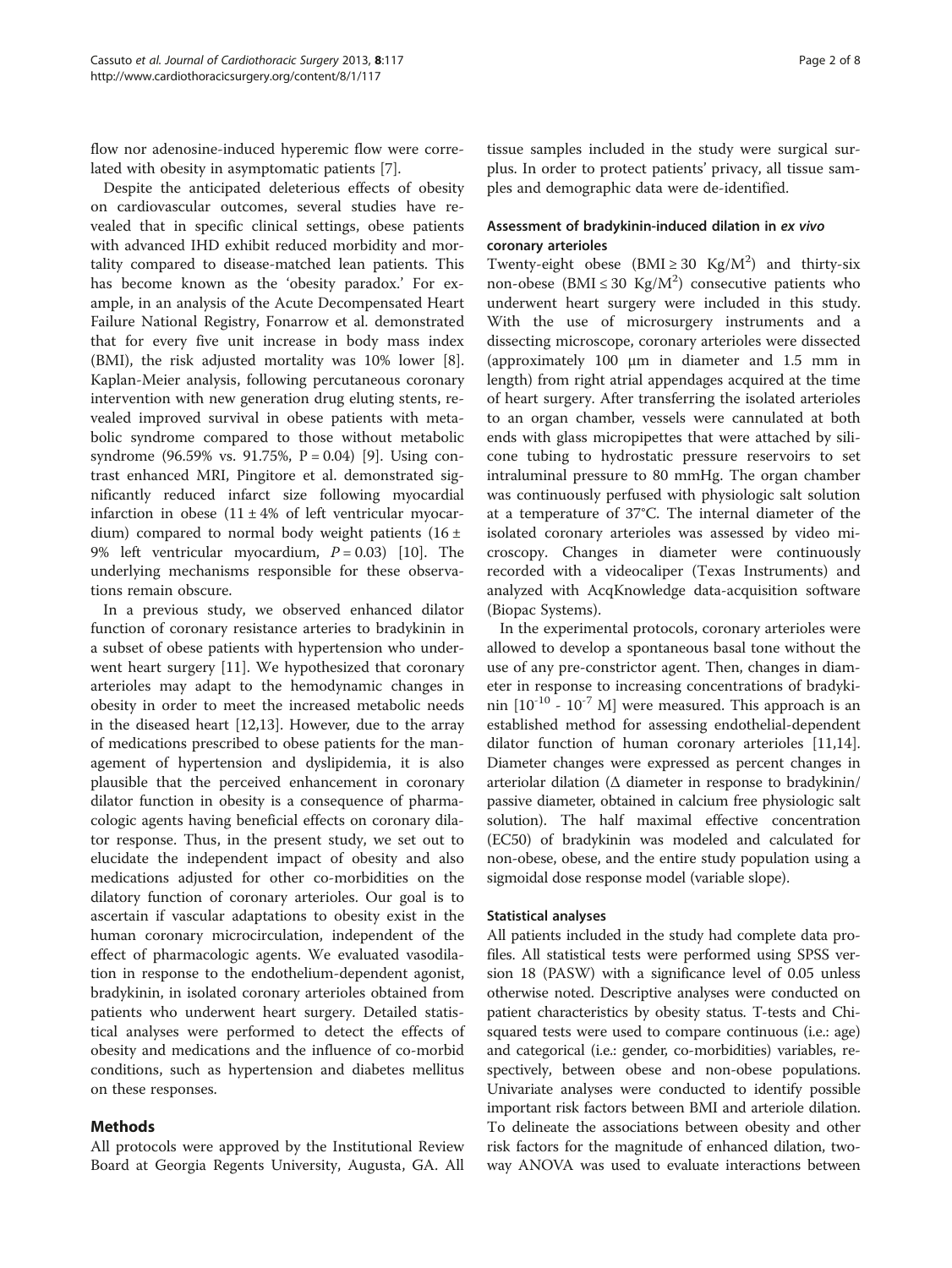obesity and co-morbid conditions (diabetes, hypertension, coronary artery disease, hypercholesterolemia), and between obesity and major medications (ACE inhibitors, angiotensin receptor blockers, aspirin, statins, insulin, anti-diabetics, beta blockers, diuretics, calcium channel blockers,  $H^+$  blockers, nitrates) patients were taking at the time of surgery on coronary arteriole dilations to bradykinin. These tests were performed to limit the degree of confounding in multivariable models.

Multivariable linear and logistic regressions were used to evaluate the impact of obesity on vasodilator function (vessel responses to bradykinin) controlling for the effects of patient medications. Backward model selection procedures were used to find the best fitting multivariable and logistic regression models. Logistic model predictions were evaluated with Hosmer and Lemeshow tests for goodness of fit. The initial multivariable models included all marginally statistically significant variables  $(p < 0.10)$  selected by Chi-squared tests in preliminary univariate analyses and possible interactions were also examined before finalization of the model. The possible risk factors included in the initial models were obesity  $(BMI \geq 30)$ , age, gender, ace inhibitors  $(ACE-I)$ , angiotensin receptor blockers (ARB), statins, insulin, oral antidiabetics, diuretics, and calcium channel blockers. The final multiple regression model included obesity and statins. The final multivariable logistic regression models included obesity, statins, ARB, and ACE-I.

G\*Power 3.1.2 was used for post-hoc power analyses [\[15](#page-7-0)]. In the power analysis for the 2-way ANOVA the P value was set to 0.05 and numerator degrees of freedom set to 2. For Chi-squared tests the P value was set to 0.05 and the degrees of freedom set to 1. Post Hoc power analysis of the 2 way ANOVA demonstrated a power of 0.40 to detect small  $(f = 0.25)$  and a power of 0.81 to detect large  $(f = 0.40)$  interactions. Post Hoc power analysis of Chi-squared tests demonstrated a power of 0.13 to detect small  $(w = 0.10)$  and a power of 0.98 to detect large  $(w = 0.50)$  differences between the groups (obese and non-obese patients). The F test was used to compare the bradykinin EC50 between obese and non-obese patients with GraphPad Prism 5 software.

# Results

# Patient characteristics

Table [1](#page-3-0) provides details of the demographic data. The average BMI for the obese population was 33.4 kg/ $m<sup>2</sup>$ (standard deviation  $(SD) = 3.8$ ) compared to 26.3 kg/m<sup>2</sup>  $(SD = 3.1)$  for the non-obese subjects. BMI was normally distributed across the entire population (mean ± SD=29.4 $\pm$ 4.9 kg/m<sup>2</sup>). The distribution of co-morbid conditions between the two populations was similar based on Chi-squared test. Compared to obese patients, more non-obese patients were on ACE inhibitors prior to surgery (28.6%, vs. 55.6%, P=0.040), whereas more obese patients were on beta-blockers (58.3% vs. 89.3%,  $P=0.009$ ) and proton pump inhibitors (39.3% vs. 16.7%, P=0.049). Obese patients were more likely than nonobese patients to undergo surgery for coronary artery bypass procedures (89.3% vs. 69.4%, P=0.049), while

Coronary arteriolar dilation to bradykinin in obese and non-obese patients

ment surgery (14.3% vs. 50.0%, P=0.003).

more non-obese patients underwent aortic valve replace-

The active diameter and spontaneously developed myogenic tone of isolated, pressurized (80 mmHg) coronary arterioles was similar in obese (73±4 μm, 32.6±3% myogenic tone) and non-obese patients (79±13 μm, 30.0±6% myogenic tone)  $(P=0.175$  and  $P=0.465$ , respectively). Also, there was no significant difference between the passive coronary diameters in obese and non-obese patients (111  $\pm$  5.5 μm vs. 118  $\pm$  5.0 μm, respectively, P=0.369). Bradykinin elicited a substantial, dosedependent dilation of coronary arterioles in both groups (Figure [1](#page-4-0)A). The EC50 for bradykinin-induced dilations was  $1.3x10^{-8}$  M (95% CI =  $3.9x10^{-9}$  to  $4.1x10^{-8}$ ) for the entire study population,  $8.2 \times 10^{-9}$  M (95% CI =  $2.6 \times 10^{-9}$ to  $2.5x10^{-8}$ ) for the obese patients, and  $1.9x10^{-8}$  M (95%)  $CI = 1.7x10^{-9}$  to  $2.2x10^{-7}$ ) for the non-obese population  $(P = 0.032$  for obese vs. non-obese). These data indicated a significantly increased sensitivity to bradykinin of coronary arterioles in obese patients. As the EC50 for the entire population approximated to  $10^{-8}$  M, this bradykinin concentration was used to assess the vasodilation in further statistical analyses. Bradykinin-induced dilations were bimodal with peaks at 40% and 80% of maximum dilation. Therefore, dilation greater than 40% of maximum dilations was used as the primary endpoint in statistical analyses to predict the impact of other covariates on vessel function.

# Interactions between obesity, comorbidities and medications on coronary arteriole dilation

2-way ANOVA's examining the interaction between obesity and co-morbid conditions, and between obesity and surgical procedures (coronary artery bypass vs. valve replacement) on coronary resistance vessel responses to bradykinin did not reveal any significant interactions (Table [2](#page-4-0)A). Two-way ANOVA examining the interaction between obesity and cardiovascular medications are presented in Table [2B](#page-4-0). A significant interaction between obesity and ACE inhibitors on the vasodilator response of coronary arterioles to bradykinin was observed, F  $(1,60)=7.469$ , P=0.008. This interaction consists of an unchanged vessel response in obese patients taking ACE inhibitors  $(51.0\% \text{ vs. } 63.5\% \text{ of } \text{max} \text{ dilation}, P=0.237)$ , but a significant decrease in bradykinin-induced dilation of non-obese patients taking the ACE inhibitors (58.2%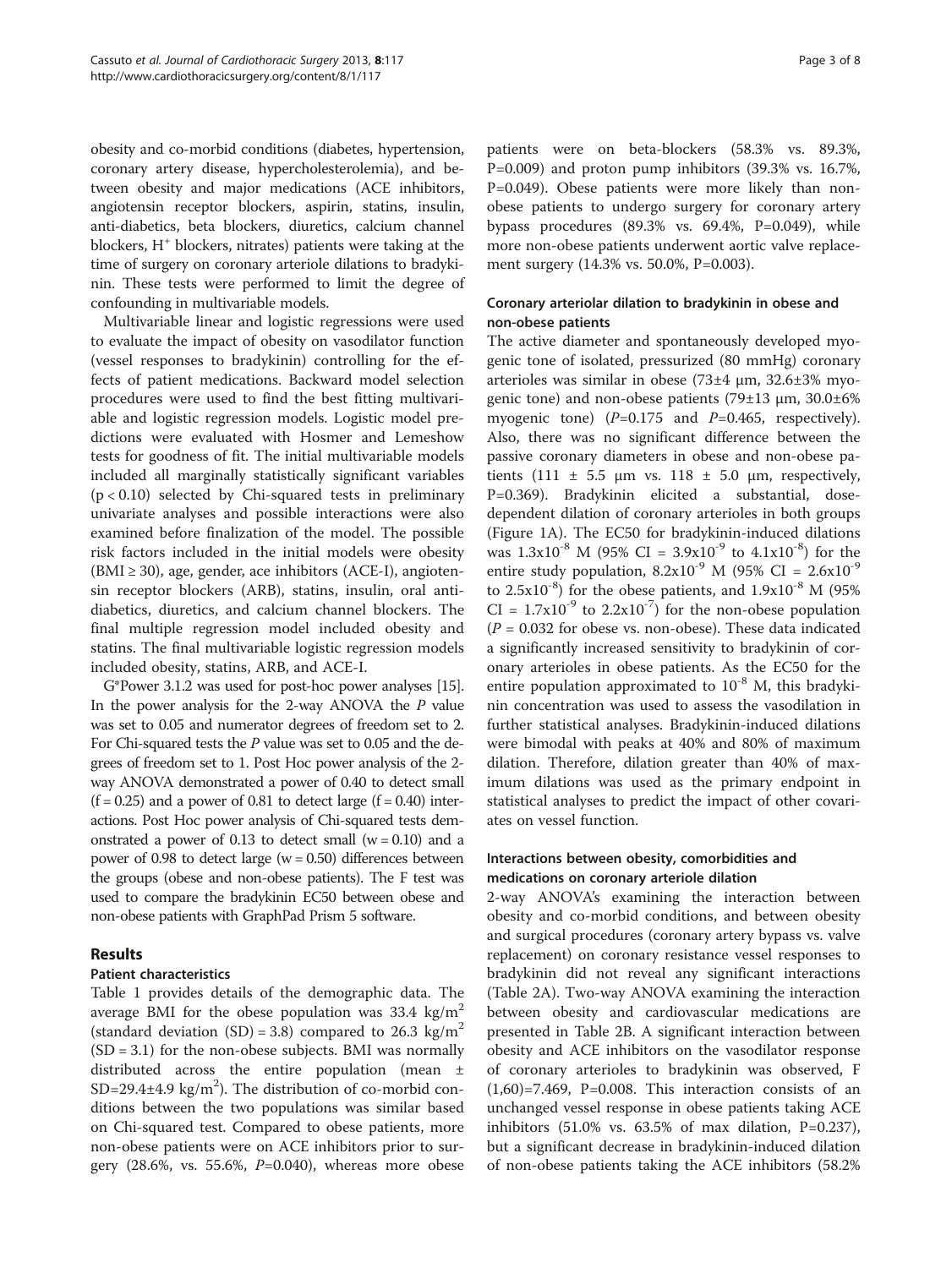## <span id="page-3-0"></span>Table 1 Patient demographics

|                                                              | $BMI \geq 30$   | BMI < 30        | P value |
|--------------------------------------------------------------|-----------------|-----------------|---------|
| Number (n)                                                   | 28              | 36              |         |
| Body mass index - $Kg/M^2$ (mean $\pm$ SD)                   | $33.4 \pm 3.8$  | $26.3 \pm 3.1$  | < 0.001 |
| Age - years (mean $\pm$ SD)                                  | $69.6 \pm 6.8$  | $65.5 \pm 15.5$ | 0.193   |
| Male (%)                                                     | 20 (71.4)       | 30 (83.3)       | 0.278   |
| Coronary response                                            |                 |                 |         |
| Passive diameter - µm (mean ± SEM)                           | $111.3 \pm 5.5$ | $118.1 \pm 5.0$ | 0.369   |
| Bradykinin response $[E^{-8}M]$ -% dilation (mean $\pm$ SEM) | $54.6 \pm 4.7$  | $45.9 \pm 4.7$  | 0.199   |
| <b>Underlying disease</b>                                    |                 |                 |         |
| Diabetes mellitus (%)                                        | 13 (46.4)       | 17(47.2)        | 0.950   |
| Hypertension (%)                                             | 25 (89.3)       | 31 (86.1)       | 0.672   |
| Coronary artery disease (%)                                  | 13(46.4)        | 18 (50.0)       | 0.886   |
| Hypercholesterolemia (%)                                     | 22 (78.6)       | 26 (72.2)       | 0.691   |
| Surgery                                                      |                 |                 |         |
| Coronary artery bypass graft (%)                             | 25 (89.3)       | 25 (69.4)       | 0.049   |
| Aortic valve replacement (%)                                 | 4(14.3)         | 18 (50.0)       | 0.003   |
| Mitral valve replacement (%)                                 | 1(2.8)          | 0(0.0)          | 0.374   |
| <b>Medications</b>                                           |                 |                 |         |
| ACE inhibitor (%)                                            | 8 (28.6)        | 20 (55.6)       | 0.040   |
| Angiotensin receptor blocker (%)                             | 13 (46.4)       | 10(27.8)        | 0.144   |
| Aspirin (%)                                                  | 23 (82.1)       | 27 (75.0)       | 0.456   |
| Statin (%)                                                   | 15 (53.6)       | 26 (72.2)       | 0.087   |
| Insulin (%)                                                  | 6(21.4)         | 7(19.4)         | 0.889   |
| Anti-diabetics (%)                                           | 6(21.4)         | 7(19.4)         | 0.889   |
| Beta blocker (%)                                             | 25 (89.3)       | 21(58.3)        | 0.009   |
| Diuretic (%)                                                 | 6(21.4)         | 15(41.7)        | 0.073   |
| Calcium channel blocker (%)                                  | 13 (46.4)       | 16(44.4)        | 0.955   |
| H+ blocker (%)                                               | 11 (39.3)       | 6(16.7)         | 0.049   |
| Nitrate (%)                                                  | 8(28.6)         | 4(11.1)         | 0.085   |

All data, unless specified otherwise, represent number (n) and frequencies (%) of distribution in parentheses. P values for comparison between obese (BMI  $\geq$  30) and non-obese patients were calculated using Chi-squared test or t-test for categorical or continuous variables respectively.

vs.  $33.5\%$  of max dilation, P=0.007) (Table [3\)](#page-5-0). A significant interaction between obesity and beta-blockers on the response of coronary arterioles to bradykinin was also observed, F(1,60)=7.581, P=0.008. It should be noted, however, that nearly 90% of obese patients were taking beta-blockers at the time of surgery (Table 1) and thus the applicability of this test is severely limited. In non-obese patients, stratification by use of ARB's and statins revealed greater dilations in those patients taking these medications. Stratification of the use of any medications within the obese population did not reveal any significant effects on arteriole responses.

# Effects of obesity on adjusted models of coronary arteriole dilation to bradykinin

The multiple regression model evaluating the influence of obesity and medications on coronary arteriole responses to bradykinin  $(10^{-8}$  M) is presented in Table [4](#page-5-0).

Obesity and statin use were the only predictors of greater arteriole dilations to bradykinin. Multivariable logistic regression models predicting coronary vessel responses to bradykinin are presented in Table [5.](#page-5-0) The model predicts improved vessel dilations for obese patients, and for those taking statins. ACE inhibitors and ARBs, although significant in univariate models, did not demonstrate significant effect in the multivariable models. Inclusion of these medications did not alter the hazard ratios for statins and obesity compared to other models. Goodness of fit tests failed to reject the null hypothesis ( $P > 0.05$ ) that the logistic model adequately represents the data.

Based on the outcomes of the multivariable models, which suggest a significant role for statins in predicting arteriole dilations to bradykinin, the influence of statin use within the whole population as well as between obese and non-obese populations was evaluated. We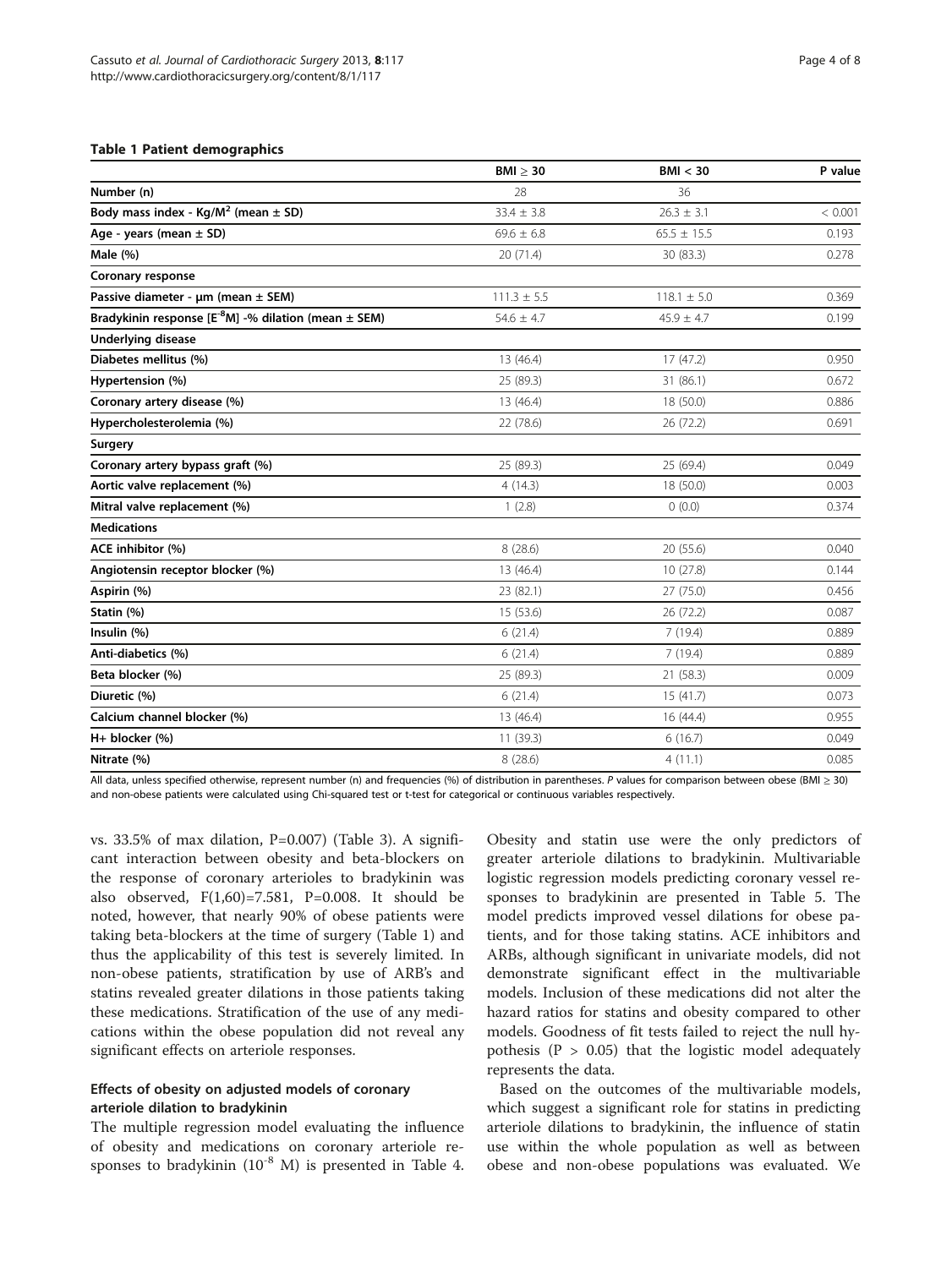<span id="page-4-0"></span>



have found that statin therapy was associated with a significantly enhanced coronary dilation to bradykinin (Figure 1B). Furthermore, stratification of obese and non-obese patients by the use of statins demonstrated an enhanced dilation to bradykinin in non-obese patient taking statins and also in obese patients with or without statin medication, when compared to non-obese patients without statins (Figure 1C).

# **Discussion**

The novel findings of the present study are that both obesity and statins are independent predictors of enhanced dilation of coronary resistance arteries in patients undergoing heart surgery. The observed enhanced dilator function of coronary arterioles may independently contribute to improved myocardial perfusion during or after heart surgery, and may, in part, offer an

Table 2 2-Way ANOVAs assessing (A) the interaction between obesity and co-morbid conditions on coronary dilations and (B) the interaction between obesity and commonly prescribed medications on coronary dilations A

| Interaction with obesity        | F test | P value |
|---------------------------------|--------|---------|
| <b>Diabetes</b>                 | 0.043  | 0.836   |
| Hypertension                    | 0.587  | 0.447   |
| Coronary artery disease         | 1.714  | 0.195   |
| Hypercholesterolemia            | 3.634  | 0.061   |
| Coronary artery bypass grafting | 0.023  | 0.880   |
| Aortic valve replacement        | 0.033  | 0.856   |
| B                               |        |         |
| Interactions with obesity       | F test | P value |
| ACF - Inhibitor                 | 7.469  | 0.008   |
| Angiotensin receptor blocker    | 3.801  | 0.056   |
| Aspirin                         | 0.081  | 0.777   |
| Statin                          | 3.923  | 0.052   |
| Insulin                         | 2.196  | 0.144   |
| Oral anti-diabetic drug         | 0.186  | 0.668   |
| Beta blocker                    | 7.581  | 0.008   |
| Diuretic                        | 1.513  | 0.224   |
| Calcium channel blocker         | 0.904  | 0.345   |
| H+ blocker                      | 0.449  | 0.505   |
| Nitrate                         | 0.864  | 0.356   |
|                                 |        |         |

ACE – angiotensin converting enzyme inhibitor, Degrees of freedom and the error of degrees of freedom all have values of 1 and 60, respectively.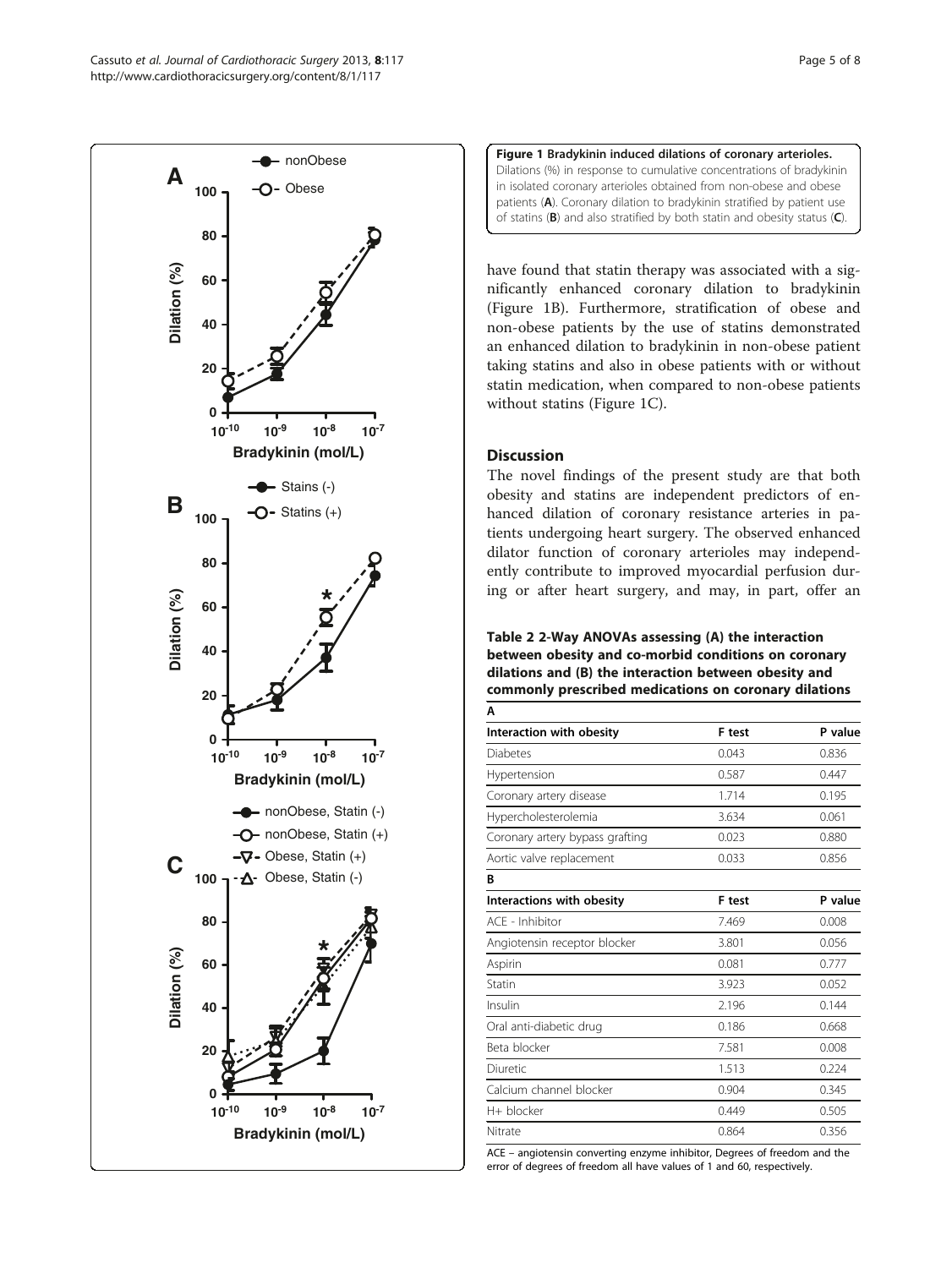<span id="page-5-0"></span>

|                              | $BMI \geq 30$<br>Bradykinin response [10-8M] -% dilation (Std. Error) |             |         | BMI < 30<br>Bradykinin response [10-8M] -% dilation (Std. Error) |            |         |
|------------------------------|-----------------------------------------------------------------------|-------------|---------|------------------------------------------------------------------|------------|---------|
|                              |                                                                       |             |         |                                                                  |            |         |
|                              | $(+)$ Drug                                                            | $(-)$ Drug  | P Value | $(+)$ Drug                                                       | $(-)$ Drug | P Value |
| <b>ACE inhibitor</b>         | 63.5(9.5)                                                             | 51.0(5.3)   | 0.237   | 33.5 (6.2)                                                       | 58.2 (5.8) | 0.007   |
| Angiotensin receptor blocker | 55.1(6.1)                                                             | 54.1 (7.2)  | 0.919   | 64.4(8.1)                                                        | 36.9(5.1)  | 0.007   |
| Aspirin                      | 57.1 (4.8)                                                            | 43.1 (14.6) | 0.261   | 49.2(5.3)                                                        | 30.5(9.2)  | 0.086   |
| Statin                       | 58.3 (4.7)                                                            | 50.4 (8.6)  | 0.412   | 53.7(5.1)                                                        | 20.1(6.0)  | 0.001   |
| <b>Insulin</b>               | 48.3 (7.6)                                                            | 56.3 (5.6)  | 0.492   | 57.9 (10.3)                                                      | 41.3(5.2)  | 0.165   |
| Anti-diabetics               | 62.0(23.0)                                                            | 52.6 (5.1)  | 0.424   | 46.2(11.5)                                                       | 44.1(5.3)  | 0.867   |
| Beta blocker                 | 89.3% of obese patients are on beta blockers; test not<br>valid       |             |         | 51.5(5.7)                                                        | 34.8 (7.6) | 0.081   |
| <b>Diuretic</b>              | 50.3 (9.8)                                                            | 55.8 (5.4)  | 0.641   | 52.3 (6.0)                                                       | 38.9(6.7)  | 0.166   |
| Calcium channel blocker      | 55.8 (7.6)                                                            | 53.5 (6.1)  | 0.811   | 38.6 (7.2)                                                       | 49.2 (6.2) | 0.267   |
| H+ blocker                   | 62.0(6.8)                                                             | 49.8 (62.6) | 0.210   | 45.8 (7.9)                                                       | 44.3(5.5)  | 0.907   |
| <b>Nitrate</b>               | 59.9 (8.6)                                                            | 52.5(5.7)   | 0.487   | 11.1% of non-obese patients are on nitrates; test not<br>valid   |            |         |

BMI – body mass index; ACE – angiotensin converting enzyme; ARB – angiotensin receptor blocker; CCB – calcium channel blocker, Significance determined by 1-Way ANOVA. Data is presented as the mean  $\pm$  standard deviation.

explanation to the improved cardiovascular outcomes in these settings - the obesity paradox.

The obesity paradox was first described in 1999 by Fleishmann et al. who found that a one unit increase in BMI is associated with a 4% reduction in the relative risk of death in hemodialysis patients [[16\]](#page-7-0). Since then, other patient populations have been identified where those with elevated BMI unexpectedly exhibit decreased morbidity and mortality in comparison to patients with normal BMI. These conditions include: acute and chronic heart failure, coronary artery disease, hypertension, percutaneous coronary intervention, stroke, intensive care unit patients, chronic obstructive pulmonary disease and chronic kidney disease [\[8-10](#page-7-0),[17](#page-7-0)].

The notion that obesity is being protective in patients who require heart surgery prompted us to raise the possibility that myocardial perfusion, hence coronary microcirculation, is less compromised in obese patients than is usually considered to be the case. In this context, earlier studies using positron emission tomography [[5\]](#page-7-0) and magnetic resonance imaging [\[7](#page-7-0)] showed unaltered myocardial perfusion in obese patients without coronary risk factors, while myocardial blood flow was found reduced only after metabolic or pharmacologic challenge [[6\]](#page-7-0). Although such non-invasive imaging techniques are powerful tools to measure myocardial blood flow, conclusions are limited as these techniques provide only

|  |  |  | <b>Table 4 Multiple regression</b> |
|--|--|--|------------------------------------|
|--|--|--|------------------------------------|

| Covariate | B.   | Std. Error | Beta | $\mathbf{f}$ | Significance | $R^2$ |
|-----------|------|------------|------|--------------|--------------|-------|
| Statins   | 0.21 | 0.07       | 0.38 | 3.16         | 0.002        | 0.17  |
| Obesity   | 0.14 | 0.07       | 026  | -217         | 0.034        |       |

relative comparisons of myocardial perfusion and are unable to assess the microcirculation independently [\[18\]](#page-7-0).

Herein we present the results of a study in which the dilator function of ex vivo coronary resistance arteries to the agonist, bradykinin was directly assessed. This study builds upon our previous observation that coronary arterioles isolated from obese patients exhibit enhanced dilations to the endothelium-dependent agonist, bradykinin and the NO donor, sodium nitroprusside in the setting of concomitant hypertension [[11\]](#page-7-0). In the present study we set out to examine whether or not the observed effect of obesity on coronary responsiveness was influenced by the patients' medications. Our sample size (64 consecutive patients) allowed us to employ robust statistical models to identify independent predictors of coronary arteriole dilation.

Importantly, our study identified obesity as an independent, positive predictor of coronary arteriole dilations, in patients undergoing heart surgery, with a 5.00 fold increase in the probability of dilating 40% or greater in response to the endothelium-dependent vasodilator, bradykinin (Table 4). Two-way ANOVA comparing the

Table 5 Multivariable logistic regression models examining the effects of obesity and medications on coronary arteriole dilations to bradykinin

| Covariate     | Significance | ΗR   | 95% CI        | <b>HL Test</b> |
|---------------|--------------|------|---------------|----------------|
| $BMI \geq 30$ | 0.03         | 5.00 | 1.18-21.13    | 0.27           |
| Statin        | < 0.01       | 798  | 1.76-36.19    |                |
| ARB           | 0.58         | 152  | $0.34 - 6.81$ |                |
| $ACF-I$       | 0.95         | 1 04 | $0.28 - 3.86$ |                |

HR - hazard ratio; CI - confidence interval; HR - Hosmer and Lemeshow Test for goodness of fit; BMI – body mass index; ARB – angiotensin receptor blocker; ACE-I – angiotensin converting enzyme inhibitor.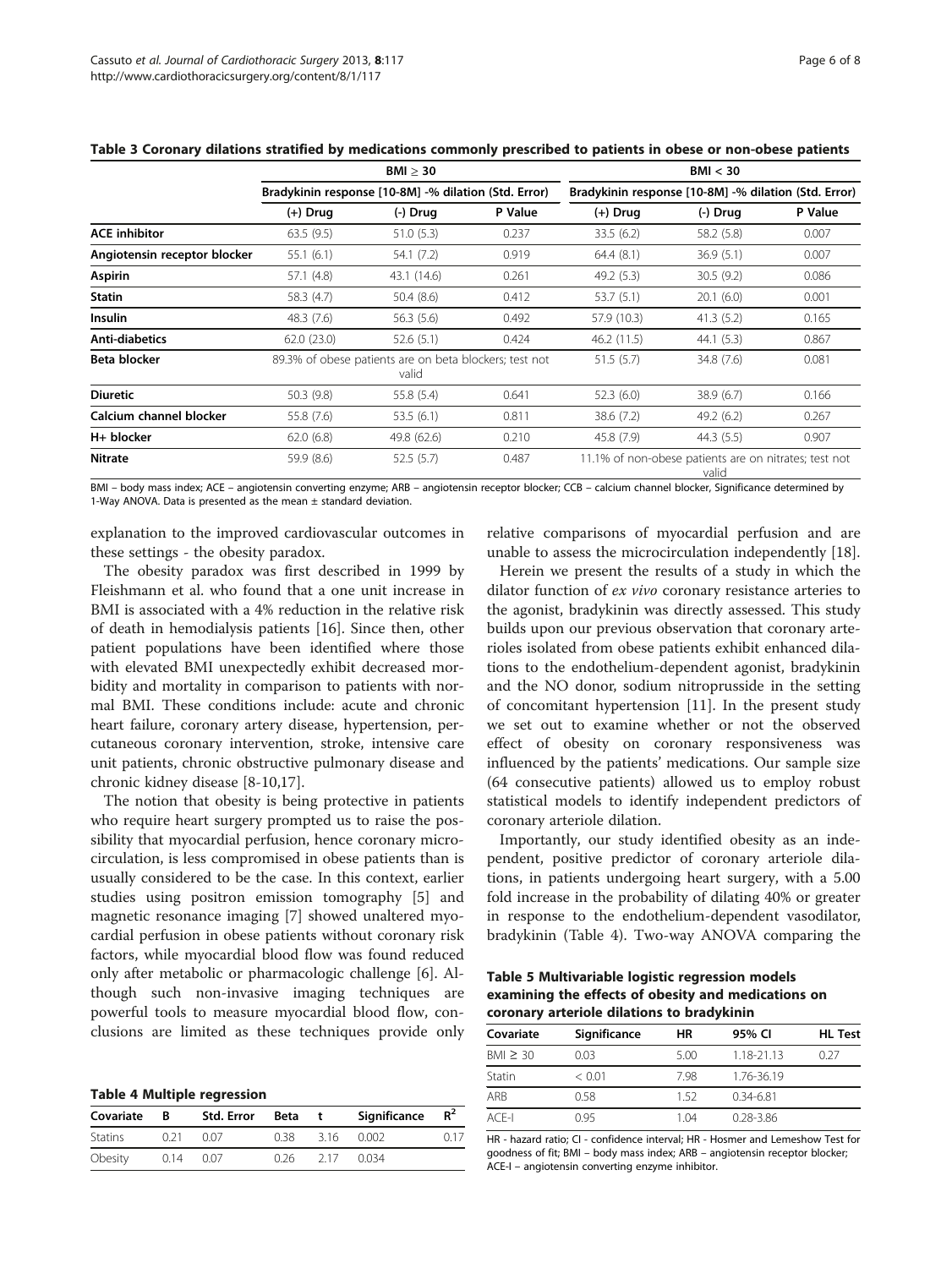interactions between obesity and co-morbid conditions, and between obesity and medications, demonstrated no significance (Tables [2](#page-4-0)A and B). These data, together with the multivariable regression analysis, indicate that differences in coronary arterial dilations between obese and non-obese patients are due to obesity, rather than medications and other diseases. Given that, it is plausible that obesity is associated with an augmented coronary dilation, which may correlate enhanced myocardial perfusion in patients undergoing heart surgery. In this context, a recent retrospective analysis by van Straten et al. examining post CABG mortality in a large patient population (10,268 patients) showed that only morbid obesity (BMI > 35) was an independent predictor for late ( $>$  30 days), but not early ( $<$  30 days) mortality [\[19](#page-7-0)], whereas no significant effects on mortality rates were detected in overweight and obese patient populations. Intriguingly, in the unadjusted Kaplan-Meier survival curves, stratified by only preoperative BMI, the authors found a lower survival rate among patients who were normal weight when compared to patients who were overweight. Patient who were underweight had significantly lower survival compared with all other BMI groups [[19\]](#page-7-0). The average BMI of obese patients in our study was  $33.4 \text{ kg/m}^2$ . Of these patients only 5 were morbidly obese, and only 2 of the non-obese population were underweight. Given these small numbers, stratification of the data to include underweight and morbidly obese populations was not possible for analysis in the present study. Moreover, due to the nature of our study design – using unidentified surplus surgical specimens – the clinical outcome of heart surgery in obese versus non-obese patients was not investigated. Thus, further studies are needed in order to evaluate to what extent the level of adiposity affects coronary microvascular responses, which may also correlate with the short- and/or long-term outcome of patients undergoing heart surgery.

In this study we also found that statin therapy improves dilator function of coronary resistance arteries in patients undergoing heart surgery. This finding may be expected, but this study provides a direct evidence for the beneficial effects of statin therapy on vasodilator function in coronary resistance arterioles. When obese and non-obese patients were stratified depending on the use of statins, interestingly we found a significantly enhanced coronary dilation in obese subgroups, with our without statin, when responses were compared to nonobese patients with no statin treatment. Previous studies by Vaduganathan et al. found pre- and perioperative statin therapy to be associated with reduced mid-term mortality in patients undergoing heart surgery [[20,21](#page-7-0)]. Recent randomized studies by Antoniades et al. demonstrated that pre-operative atorvastatin treatment (40 mg/day for three days) improved saphenous vein relaxations, effects that were independent from the lipid-lowering properties of the drug [\[22,23\]](#page-7-0). Our study offers further support and direct demonstration for the beneficial effect of statin therapy likely contributing to improved myocardial perfusion following heart surgery through enhancing the dilator function of coronary resistance arteries.

ACE inhibitors are also known to exhibit cardiovascular benefits [\[24](#page-7-0)] and have been shown to improve vascular function in animal models of obesity [\[25,26](#page-7-0)]. Although approximately half of the patients undergoing heart surgery are on ACE inhibitors, a controversy regarding their preferential use prior to CABG surgery exists [\[27](#page-7-0)]. In our present study ACE inhibitors taken prior to heart surgery had no significant effects on the magnitude of bradykinin-induced dilation in obese patents even though significant interactions between obesity and ACE inhibitors were identified. Our finding that nonobese patients who were taking ACE inhibitors had reduced coronary arteriole dilation is likely due to the disproportionate number of patients taking statins - 65% of non-obese patients on ACE inhibitors were taking statins, as compared to 81% of non-obese patients not on ACE inhibitors taking statins. Indeed, after controlling for the effects of statins in the multivariable model, it was observed that ACE inhibitors were not predictive of vessel dilations within our sample cohort. Moreover, it is also possible that ACE inhibitors, via increasing the tissue level of bradykinin may cause reduced receptor sensitivity to bradykinin, a potential mechanism, which may contribute to the observed reduced dilation of coronary arterioles, ex vivo; and also may explain the apparent controversy.

## Conclusion

In conclusion, our study demonstrates that obesity is independently associated with enhanced coronary arteriole dilation in patients undergoing heart surgery. Moreover, we identified statins as another important, independent predictor of dilation of coronary resistance arteries. Whether or not the enhanced arteriole dilation in obese patients, with or without statin therapy correlates with short- and longer-term outcomes following surgery has yet to be elucidated.

## Abbreviations

BMI: Body mass index; ACE: Angiotensin converting enzyme; ARB: Angiotensin receptor blocker; IHD: Ischemic heart disease; MRI: Magnetic resonance imaging; ANOVA: Analysis of variance; EC50: half maximal effective concentration.

#### Competing interests

The authors declare that they have no competing interests.

#### Authors' contributions

JC, AF and ZB carried out the functional experiments. JC and LL performed the statistical analysis. JC, LL, VSP, DCA and ZB participated in the design of